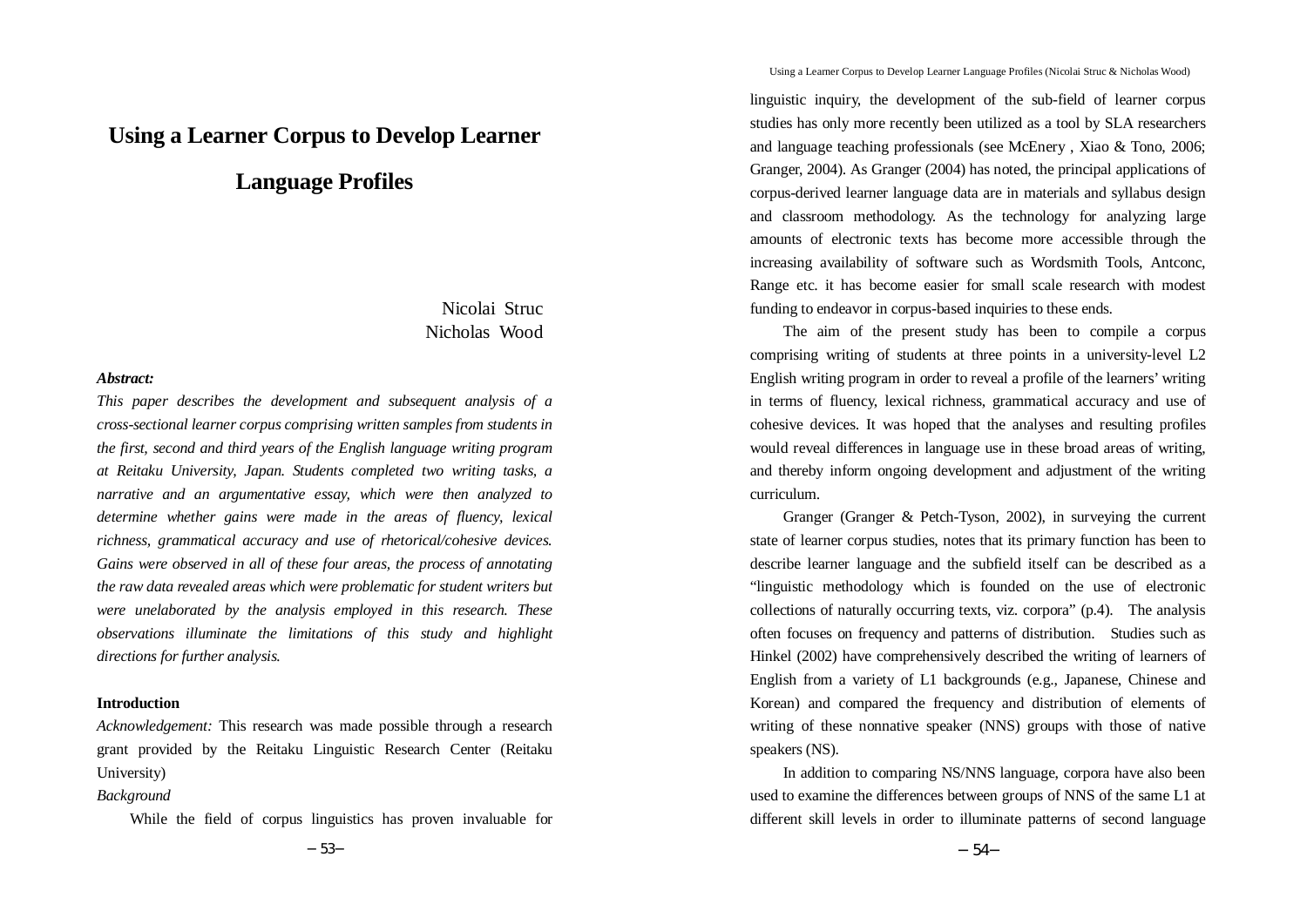acquisition. The development of these types of corpora has been evident in a number of learner corpus projects in Japan, including Tono's JEFLL Corpus (see Abe & Tono, 2005) of Japanese junior high school, senior high school and university students and the SILS Learners' Corpus at Waseda University (see Muehleisen, 2006). Abe and Tono's (2005) study sought to investigate patterns of grammatical accuracy across proficiency levels, while one application of the SILS corpus is to study the development of students' writing, examine specific vocabulary and grammar use to provide a research-driven approach to the creation of course materials. Millar and Lehtinen (2008) have developed a learner corpus at Kanda University of International Stodies to highlight L1 transfer and lack of awareness of academic writing conventions.

The present study attempts to reveal a profile of various characteristics of learner writing by collecting samples of student writing at various points in the writing program. Samples were collected from first year students preceding the onset of writing instruction, second year students preceding the onset of the second year of instruction, and third year students, again, preceding their third year of writing instruction. While the total corpus consists of all the collected data, the sub-corpora of first (29,213 words) and third year students (29,488 words) are compared here as a starting point, reserving the second year data for future inquiry. The entire portion of corpus used in the present study, thus consists of 58,701 words.

In order to sample a variety of writing, two writing samples were elicited from each student: the first a narrative, and the second an argumentative essay. These writing samples were collected under standardized conditions in order to ensure comparability. These samples were then submitted to analysis either in combination or separately depending on the particular focus of inquiry.

The research questions, which guide the interrogation of the learner corpus, are as follows:

Using a Learner Corpus to Develop Learner Language Profiles (Nicolai Struc & Nicholas Wood)

- 1. Fluency: Does the quantity of writing produced before and after two years of writing instruction change? If so, by how much?
- 2. Lexical richness and sophistication: Does the lexical richness in different vocabulary frequency levels brought to bear on the writing tasks before and after two years of writing instruction change?
- 3. Grammatical accuracy: Does the grammatical accuracy in past tense/aspect in writing produced before and after two years of writing instruction change?
- 4. Textual cohesion: Does the frequency and distribution of use of sentence connectors in writing produced before and after two years of writing instruction change?

# *Fluency and Lexical Richness*

In order to address fluency, the present study employs a comparison of the token counts after equalizing the writing samples provided by first and third year writers to determine whether an increase was evident. Lexical richness, is the second, and more complex issue, which is approached by comparing the type-token ratios observed in the two writing samples of first and third year students and further subdivided into lexical richness in the General Service List (GSL) first and second thousand most frequent words (West, 1953) and Academic Word List (AWL) (Coxhead, 2000) as measured by Nation's RANGE software (Nation, 2002). Laufer (1994) has pointed out that lexical quality and writing quality are interconnected and cited Astika's research which showed that among various components of writing, including content, organization, language use and mechanics, vocabulary accounts for 83.75% of variance in holistic scores. Laufer's research examined writers' Lexical Frequency Profile (comprising the proportion of words in three categories: GSL 1, GSL 2 and the University Word List) and lexical variety as measured by type-token ratios. Similarly, the present study sought to reveal lexical profiles for first and third year writers and compares the lexical richness in three lexical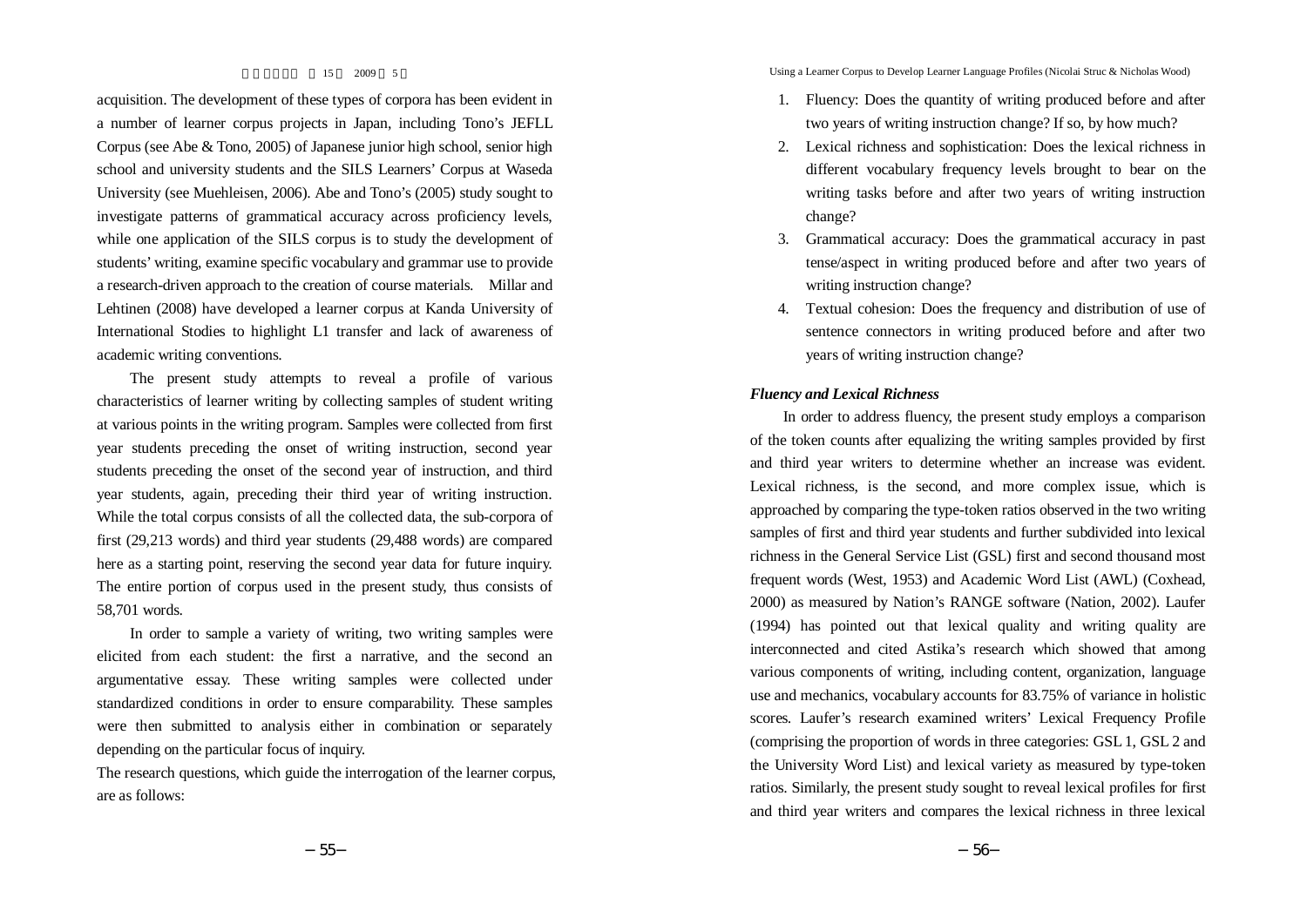frequency groups. As Daller and Phelan (2007) point out, this type of word-list based approach can illuminate degree of lexical sophistication in addition to lexical diversity or richness.

There has been discussion of which words should comprise General Service wordlists (Nation & Kyongho, 1995) or what the content of an academic word list should be (Hyland & Tse, 2007). However, when subjected to corpus analysis, the General Service List of the first 2000 most frequent words (West, 1953) showed coverage of 75% in non-fiction and 90% in fiction texts (Nation & Kyongho, 1995). Similarly, Coxhead's (2000) Academic Word List (AWL) when applied to a 3.3 million word corpus of academic texts from a wide variety of disciplines and showed 10.6% coverage (Hyland & Tse, 2007). Thus, these lists may be applied with a certain degree of confidence when considering productive vocabulary as a measure of lexical richness.

# *Grammatical Accuracy*

For grammatical accuracy, only the narrative writing sample was annotated for correct and incorrect past tense usage and counts were made using Wordsmith Tools 4 (Scott, 2004) and submitted to an obligatory occasion analysis (see Brown, 1973; Pica, 1984). The obligatory occasion analysis technique has been used in many grammatical morpheme acquisition studies (e.g., Andersen, 1978; Pica, 1984) and considers learner acquisition as an accuracy rate exceeding 80 or 90% (depending on the study), the percentage indicating the proportion of correct instances of usage to the total number of occasions where use of the target grammatical morpheme is called for. Pica (1984) further develops this by including cases of oversuppliance (i.e., providing the grammatical morpheme when it is inappropriate which provides a more conservative measure of accuracy. While language acquisition per se is not the focus of the present study, the measure of accuracy can still be used in tracking changes in student writing. Only the narrative writing task was submitted to this analysis since fictional narratives typically exhibit use of past tense.

Using a Learner Corpus to Develop Learner Language Profiles (Nicolai Struc & Nicholas Wood)

### *Textual Cohesion*

Academic writing can be characterized by the employment of a wide variety of discourse and text-rhetorical features, which among others may include the use of coordinating/subordinating conjunctions, sentence-level conjunctions, exemplification and hedges. As one indicator of textual cohesion, argumentative writing samples were annotated for instances of use of sentence-level transitions to determine their frequency and distribution in first and third year writing. For this aspect of the study, Hinkel's (2002) study and methodology has been both informative and instructive. In a comprehensive literature review, Hinkel highlights the influence of Confucian rhetorical tradition in the writing of Chinese, Japanese and Korean writers. Among these, brevity is valued, the responsibility for textual clarity rests more with the reader than the writer and supporting one's contentions with authority of tradition rather than one's own ideas. Hinkel succinctly contrasts Confucian and Aristotelian rhetoric: "…factual validation of opinions and propositions, logical arrangement of ideas in text to demonstrate their connectivity from one to another and to the text's purpose, and discussion and debate of ideas. None of these foundational constructs of rational argumentation are found in rhetorical traditions outside those based on the Greco-Roman rhetoric and philosophy" (p.33). It is these differences, that perhaps inform and drive the content of EFL academic writing instruction and its emphasis on developing use of sentence-level transitions, hedges and so on.

In Hinkel's study, she notes Davidson's study which asserts that the presence and use of coordinators, among other cohesive devices, can be used as a statistically reliable measure of discourse cohesion in L2 writing assessment. In her analysis of Japanese academic writing, Hinkel observes the frequency and range of sentence-level-transitions, logical-semantic conjunctions and exemplification in Japanese L1 English texts are consistently higher in comparison with their NS counterparts. Indeed, this appears to be true of writers from a wide variety of NNS from different L1 backgrounds and thus may indicate their overuse as a function of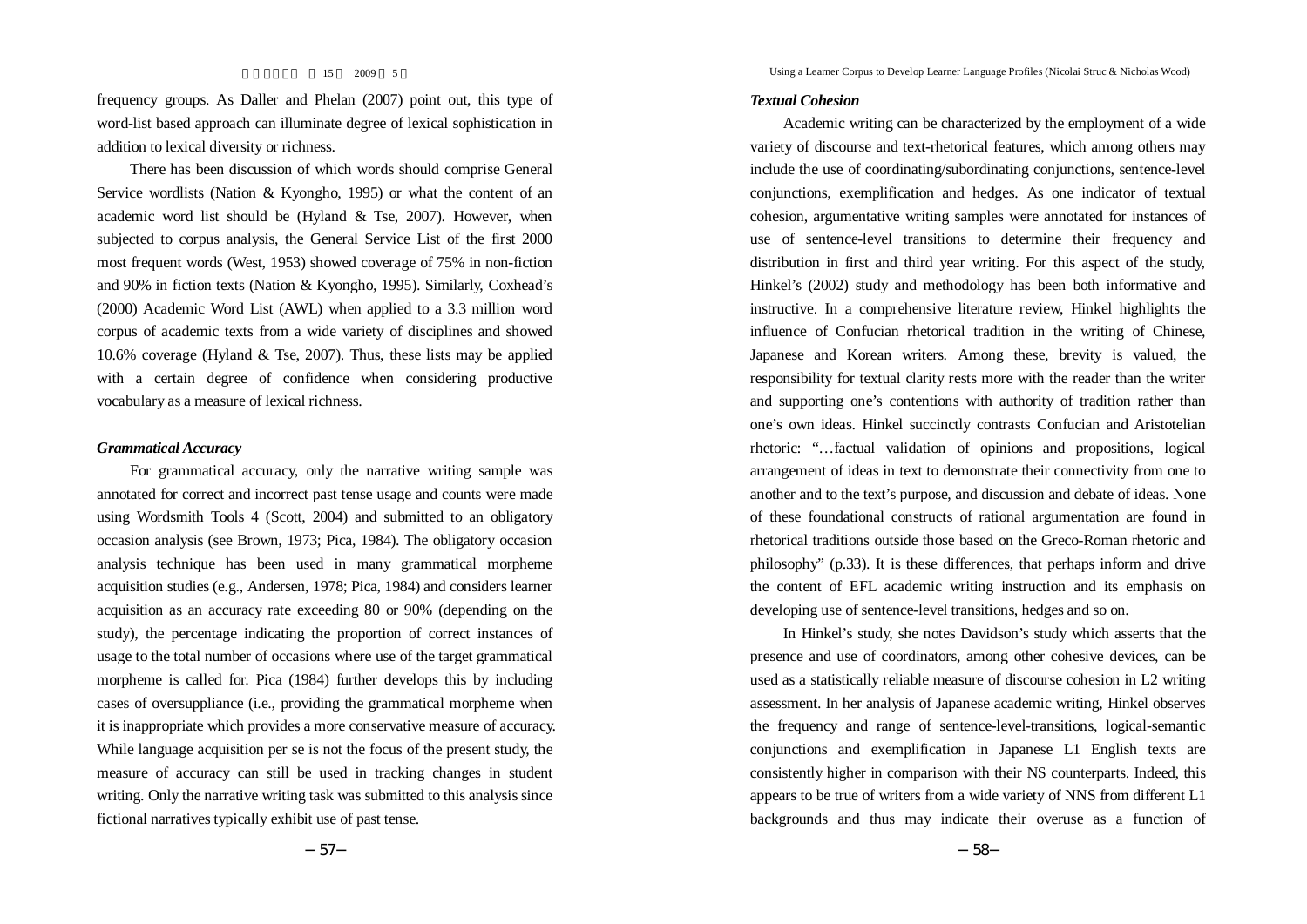interlanguage and/or an artifact of the curriculum of academic writing courses. In the present study, comparing the frequency or distribution of these cohesive devices with those of NS would likely reveal similar patterns, so instead, the two groups are compared to determine whether writing instruction has contributed to any change in this aspect of writing. Again, for the present study, only the argumentative writing samples were annotated for sentence-level conjunctions, logical-semantic conjunctions and exemplification since the narrative writing task would not require their inclusion to the same degree.

# **Methodology**

# *1. Population*

The Learners' Writing Corpus comprises writing samples elicited from first, second and third year English-major students at the College of Foreign Studies, Reitaku University during their first English Writing Classes of the 2008/09 academic year in April 2008. Placement in streamed classes was determined for first year students by previously achieved TOEIC scores, and for second year students by a combination of past class test results and end-of-year TOEIC scores. Samples of writing were collected from 8 first year classes (191 students), 5 second year classes (144 students) and 4 third year classes (131 students). The groups compared in the present study are the first and third year students. Granger (Granger & Petch-Tyson, 2002) note that institutional status rather than performance on standardized tests is often used to categorize students in learner corpus research. In addition to the year in program, students' TOEIC scores as measured within 4 months preceding data collection is provided below:

*Population Data by Year in Program and TOEIC Score*

| Year in program | Date    |     | Mean   | SD     | Min | Max |
|-----------------|---------|-----|--------|--------|-----|-----|
|                 | 04/2008 | 192 | 356.25 | 85.41  | 110 | 720 |
|                 | 12/2007 | 139 | 498.30 | 109.84 | 295 | 905 |

# *2. English Writing Program*

The core aim of the English writing program is to equip students with the skills and knowledge to enable them to produce an academic research paper at the end of their third year and a graduation thesis at the end of their fourth and final year. While teachers are given latitude in the choice of text and pedagogic methodology, they are expected to ensure that students achieve specific goals by the end of each semester.

Broadly speaking, the goals for the first year are for students to acquire basic grammatical literacy, familiarity with basic parts of speech, the ability to construct a correct, full sentence, the ability to write a variety of sentence structures (simple, complex and compound), and the ability to organize and write a variety of paragraph types (e.g. cause and effect, comparison and contrast), with the use of topic and supporting sentences, and transitions to aid textual cohesion. Second year goals are to establish the conventions of academic research writing, extend vocabulary, develop sentence complexity, consolidate paragraph construction and textual cohesion, develop the skills to organize and produce a variety of essay types (e.g. descriptive, narrative, process), introduce the use of formal/academic language, and to develop the skills for paraphrasing and summarizing. The overall goals of the third year are to consolidate the skills and knowledge acquired in previous years and to enable students to prepare and produce a 5 to 10 page research paper. In all three years, tuition, course materials and writing are in English.

# *3. Data Collection*

All Writing Class teachers were provided with instructions and materials for administering data collection. The task papers given to each student included (1) a short questionnaire in L1 (Japanese) asking for personal details (gender, age, nationality, home prefecture and first language) and about language experiences (learning, travel and duration of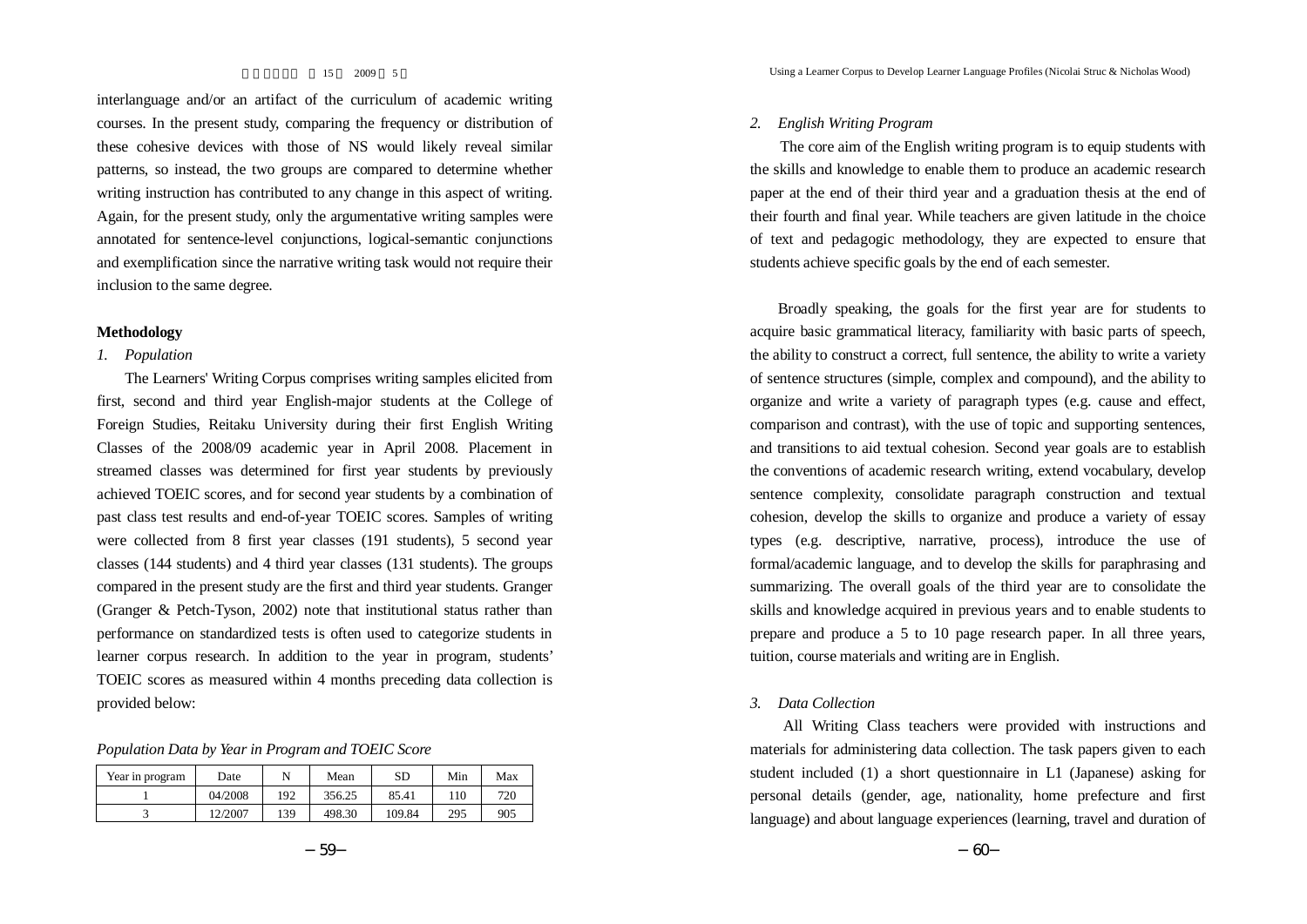stays abroad), and (2) prompts in L1 and English to elicit two samples of the student's written English.

Following completion of the questionnaire, students were allowed 20 minutes to write a response to each prompt, the first prompt aiming to elicit a past-tense narrative (Sample 1) and the second to elicit an argumentative piece, with opinions and supporting reasons (Sample 2). The prompts were first conceived of in English but later translated to Japanese and provided to students only in Japanese so that the language in the prompts would not influence the writing. The prompts are as follows:

*Prompt 1- Narrative:* "Imagine two friends went shopping together last week. One friend returned home happy, the other friend returned home sad. Write a story about what happened. You have 20 minutes."

*Prompt 2- Argumentative:* "Studying English abroad. Please write reasons for and against studying English in another country. You have 20 minutes."

During the 40 minutes allowed for writing, no speaking was permitted, nor was the use of reference materials such as dictionaries. The same procedure was followed in each of the 17 classes involved.

The questionnaires and samples were anonymous, and the students only required to write their student university numbers. On completion, all the task papers were collected by the teacher and returned to the researchers.

# *4. Transcription*

The collected writing samples were photocopied and separated by Sample (1 or 2), Year and Class. Selected third and fourth year students were employed to digitally transcribe the samples, and in training were instructed to type each sample using a prefabricated Word template, and to code and save it as both a Word file and a Text file in a designated folder on a USB flash drive. The template provided tags for the student number  $(\text{})$ , text  $(\text{<}$ /body) and for each sentence  $(\text{~~<}\text{<}s\text{)}.~~$ 

Transcribers were also given set protocol for how to render unidentifiable words, spaces left in the text and other features that required editorial attention. The overall aim, however, was for the typed versions to digitally replicate the textual features (apparent sentence organization, spellings, capitalization and punctuation) of the original handwritten samples. The completed digital transcriptions and originals were returned to the researchers to be edited, proofread and tagged.

# *5. Editing*

The digitized samples were proofread (checked against the handwritten originals) by the authors and where necessary amended for accuracy.

# *6. Annotation/Tagging for Grammatical Accuracy (Sample 1)*

The focus of research when examining Sample One (narrative) was to evaluate the ability of language learners to supply correctly inflected past tense verbs. The research aimed to examine not only the accuracy of inflected verbs when correctly positioned in subject-verb constructions (obligatory occasions) but also omission (instances when the suppliance of a verb was obligatory but absent) and oversuppliance (instances when the suppliance of a past tense inflected verb was unnecessary or inappropriate).

Determining numerically the instances of correct suppliance, omission and oversuppliance provided the basis for what Pica (1984) termed "target-like use analysis", and an estimation of learners' proficiency could then be calculated. The aim of this aspect of the research project was to compare the proficiency of two groups of language learners: first year writing class students and third year writing class students. In order to do this, the transcribed digitized samples of narrative writing were read and past tense verbs (or their absence) manually tagged, the tag typed immediately after the verb (or where one should have been in the case of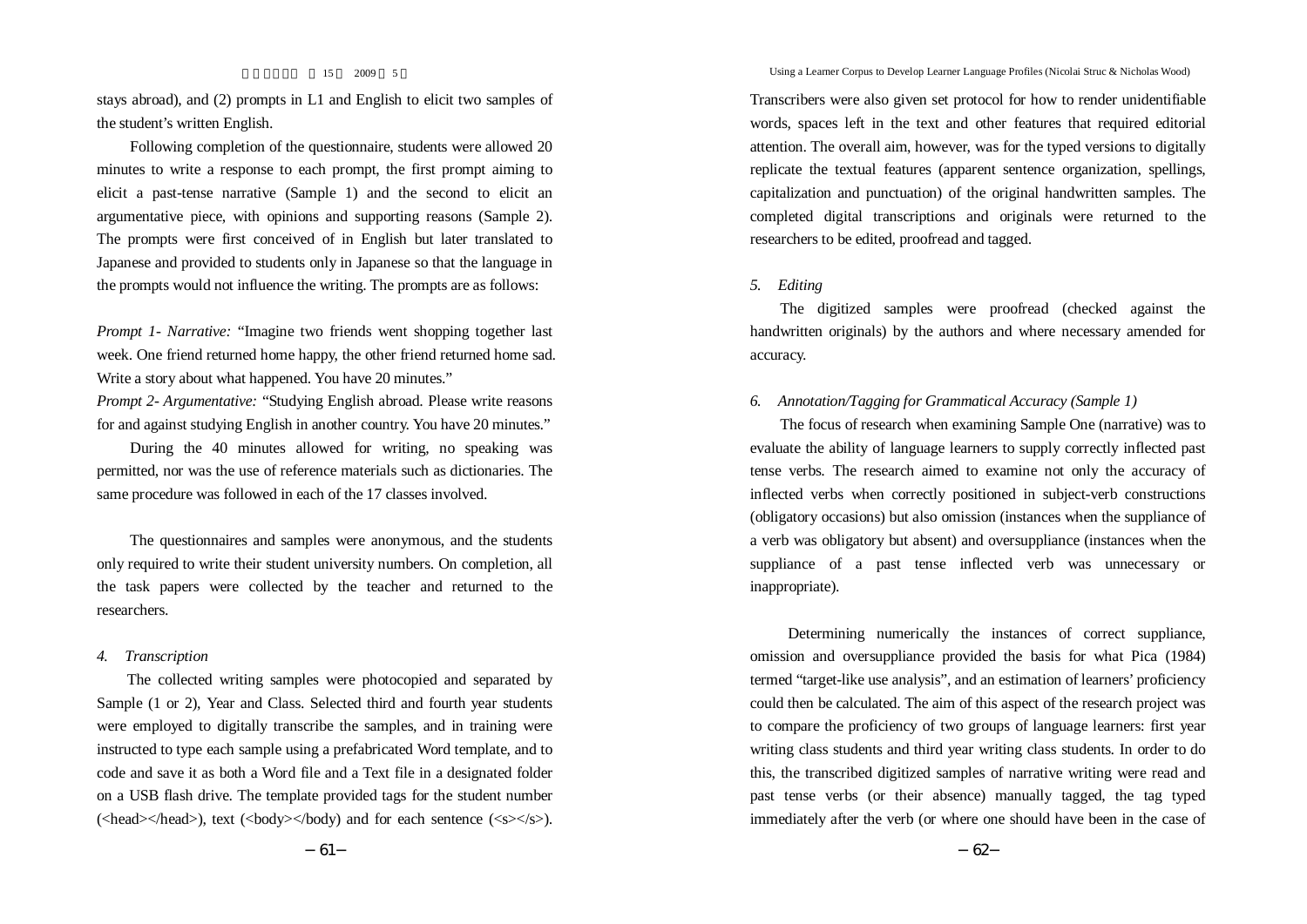omission).

# *6.1 Protocol for Annotation/Tagging Sample One*

All lexical items considered to be functioning as verbs were tagged on the basis of seven criteria: Verb type, Past tense inflection, Subject-verb agreement, Stylistic consistency, Existence of verb in English, Omission and Oversuppliance.

Tags therefore comprised two elements: an indication of the verb type (R, I, C, M or A) and an indication of whether the verb was correct (Y), incorrect  $(N)$  omitted  $(X)$  or oversupplied  $(O)$ .

### Table 1

*Sample One Tag set*

| Category       | Correct              | Incorrect            | Oversuppliance | Omission             |
|----------------|----------------------|----------------------|----------------|----------------------|
|                | use                  | use                  |                |                      |
| Regular past   | $<$ RY>              | $\langle RN \rangle$ | $<\Omega$      | $<$ RX $>$           |
| Irregular past | $<$ IY $>$           | $<\!\!M\!\!>$        | $<$ IO $>$     | $<$ IX $>$           |
| Copular past   | $\langle CY \rangle$ | $\langle CN \rangle$ | $<$ CO $>$     | $\langle CX \rangle$ |
| Modal past     | $ MY\rangle$         | $ MN\rangle$         | $<\!\!MO\!\!>$ | $ MX\rangle$         |
| Auxiliary past | $<$ AY>              | $<\!\!AND\!\!>$      | $<$ AO>        | $<$ AX $>$           |
| (be, do, have) |                      |                      |                |                      |

**Verb type:** Five types of verbs were tagged: regular (R), irregular (I), copula (C), modal (M) and auxiliary (A), which included the verbs *be*, *do* and *have*.

**Past tense inflection:** Correctly inflected verbs were tagged Y; incorrectly inflected verbs, including misspellings, were tagged N.

*Example:* After they finish <RN> shopping and when they say <IN> good-bye, one person went <IY> back home happily, and the other was <CY> sadly.

**Subject-verb agreement:** Verbs were also tagged on the basis of whether

Using a Learner Corpus to Develop Learner Language Profiles (Nicolai Struc & Nicholas Wood)

they agreed with a given grammatically acceptable subject  $(Y)$  or not  $(N)$ . regardless of whether the subject supplied by the writer was semantically appropriate or not.

*Example:* And Mike tried <RY> to wear the favourite stone washed jeans… it was <CY> last the stone washed jeans in there shop.

In the above example, the occasion for an error has been determined by an incorrect choice of lexical referent by the writer (the pronoun "it" instead of "they"), but as the verb agrees with the subject it has been tagged as correct.

*Example:* I was <CY> really tired last weekend with Mary. There were <CN> very crowded and I lost <IY> lots of money!

In the above case, the complement of the clause ("very crowded") indicates that the subject should be "it", and the "be" verb should function as a copula rather than auxiliary. The given subject "there" (confusing the pronoun and adverb forms) creates the grammatical problem, and as "were" agrees with neither subject nor complement but is required to function as a copula it is tagged CN.

In the case of a passive construction, if the auxiliary was correctly inflected to agree with the given (although erroneous) subject (as in the example below) the auxiliary was tagged as correct. This ensured that the research focused on verb inflection and suppliance rather than addressing clause construction.

*Example:* Tomoko was <AY> stolen her wallet. [Tomoko's wallet was stolen.]

**Stylistic consistency:** Writers may consciously choose to produce a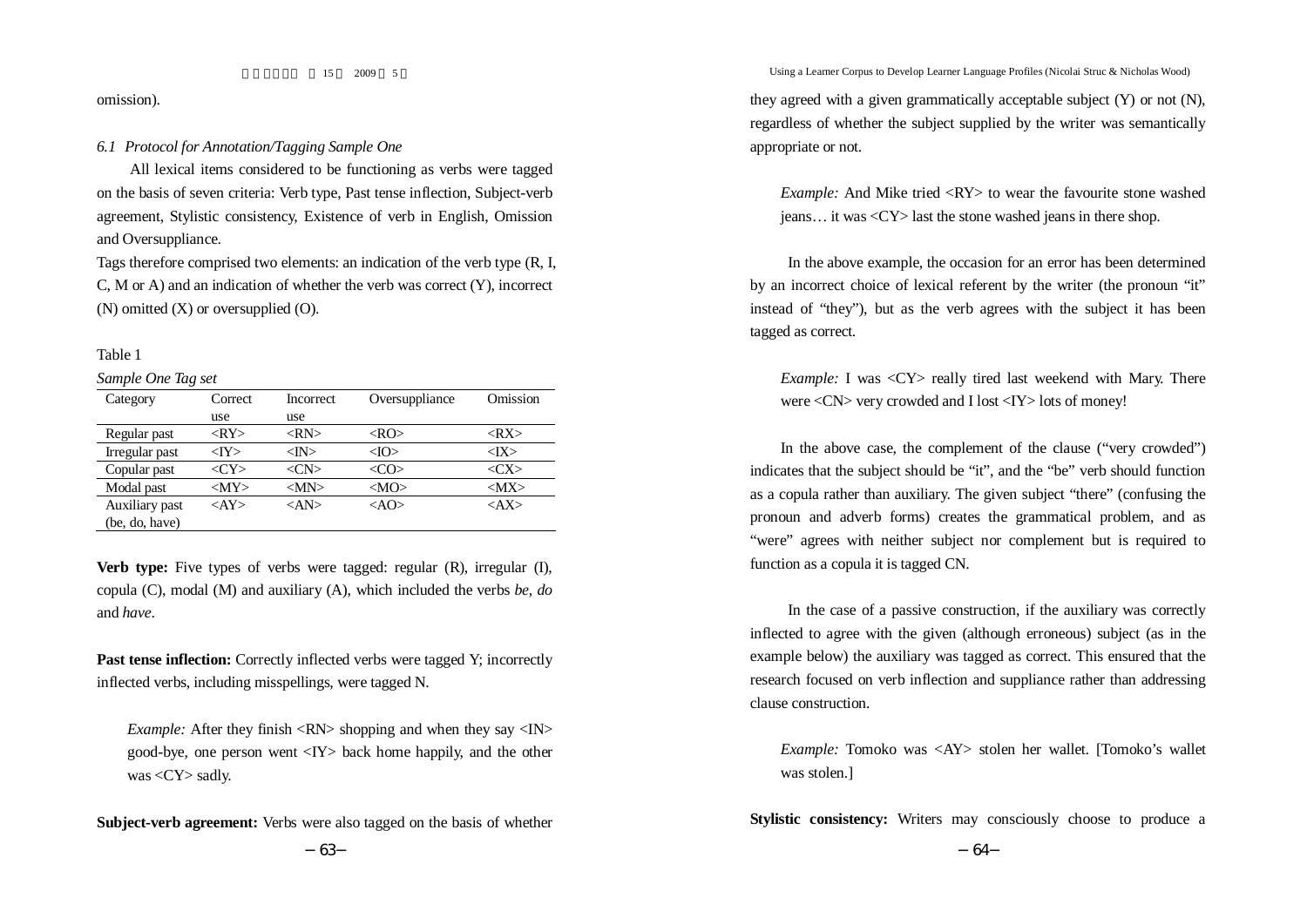narrative about the past in the present tense in order to give it more immediacy. Determining whether writers of Sample One made this choice required evidence of the consistent use of the present tense throughout the text, and the appropriate use of past tenses to relate events that had occurred previously.

*Example:* First, they go to some shops to buy a bag. There are many types of bags. She can find what she want, but her friend says it doesn't suit you. Although her friend says that, she decides to buy it. It costs her 10,000 yen... On the way home, people around them sometime laugh at one people who bought <IY> purse because it doesn't match her.

Where use of present and past tenses were inconsistent with a stylistic choice, the inappropriate use of the present tense was tagged as incorrect. To some extent, evaluations depended on the subjective judgment of the researcher and relied on the answer to the question, "Given the context, should the past tense have been used here?"

**Existence of verb in English:** A basic criterion for tagging a verb as correct or not was whether the verb actually exists as a word in English. Neologisms were tagged as incorrect. In the example below "responsed" is approximate to "responded", a regular verb, so tagged R for regular and N for the use of a non-existent word.

*Example:* Hanako responsed <RN> "You had better make check list and you'll be able to bring what you want to bring".

With a verb that does exist in English, it was decided that if it was accurately supplied and correctly inflected, it would be tagged as correct regardless of whether it was lexically appropriate or not. This decision was perhaps not entirely satisfactory, and was, to some extent, a reflection on

Using a Learner Corpus to Develop Learner Language Profiles (Nicolai Struc & Nicholas Wood)

the limitations of the tag set, but it enabled the researchers to avoid making subjective judgments on the suitability of lexical choice. The range of inappropriate verbs supplied spanned from the reasonably acceptable to the unacceptable but understandable. For example, "to try to wear", a construction unintentionally suggesting an attempt to put on clothes in a shop, was used for "to try on". No tags were available to differentiate between an incorrect "tried to wear" and a correct "tried on" as the two are distinguished by the use of an infinitive and a preposition, and "tried" in both cases is correctly inflected. At the other end of the spectrum, "to back home" was used for "to return home" or "to go (back) home", and while "to back" exists as a verb (as in "to reverse") its use here is entirely erroneous.

*Example:* They came <IY> a shop and watched <RY> clothes. [They came to a shop and looked at clothes.]

Similarly, the choice of copula, especially in the cases of "smell" and "taste", posed problems for writers. In the example below, the verb is tagged as incorrect due to it being present tense, not because it is in inappropriate.

*Example:* Leon's curry is <CN> good taste. [Leon's curry tasted good.]

**Omission:** A tag (X) was inserted where the writer had failed to supply a verb where obligatory.

*Example:* Both of two have <IN> an idea about getting some clothes, so they <IX> into the favorite clothing shop. [Both of them had an idea about getting clothes, so they went into the favourite clothing shop.]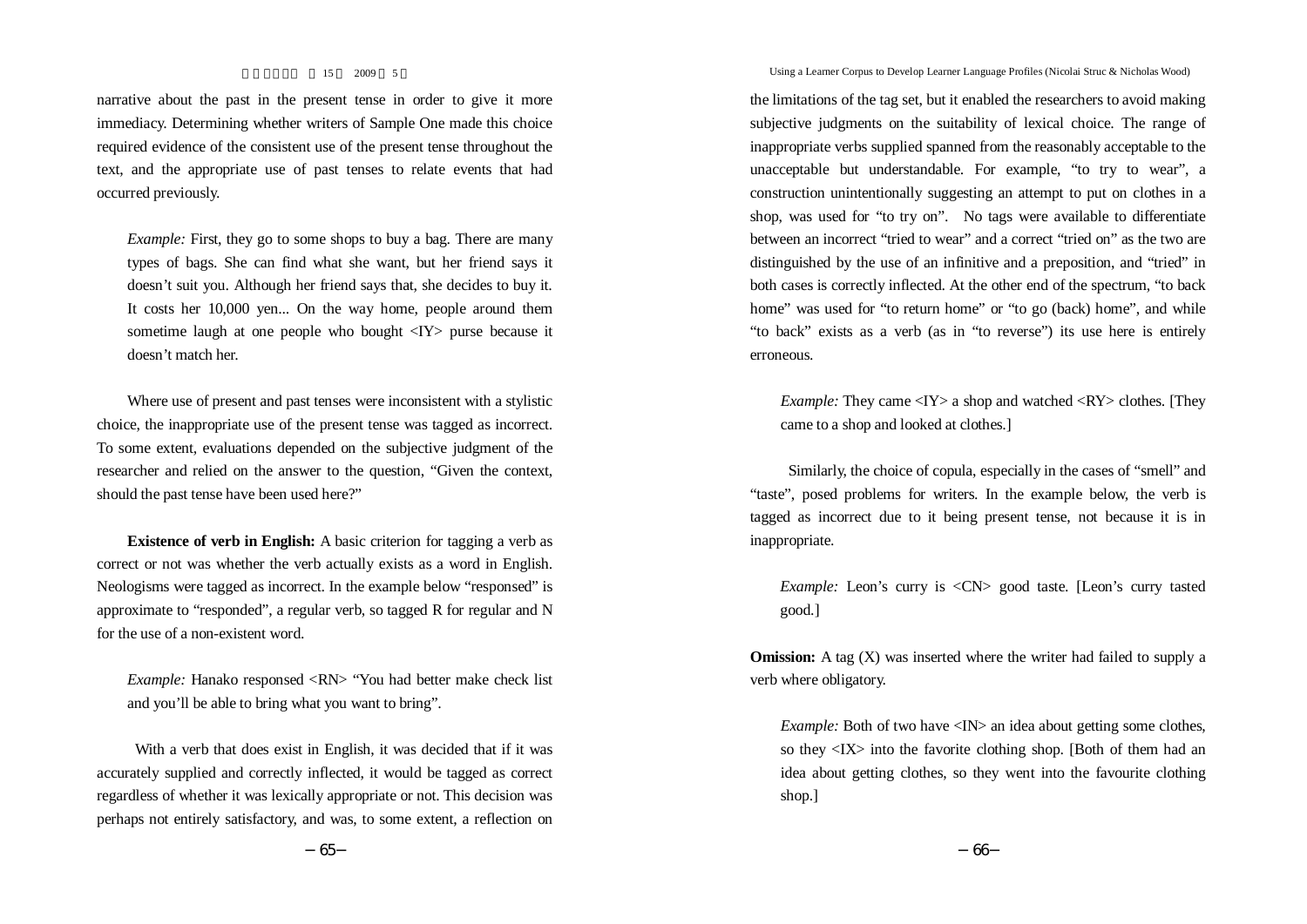**Oversuppliance:** A tag (O) was inserted after a verb where its use or inflection was unnecessary.

*Example:* During the way back to home it was <AO> happened. [On the way back home it happened]

# *7. Annotation/Tagging of sample Two (Argumentative)*

The prompt for Sample Two aimed to elicit an argumentative text in which students would present opinions with supporting evidence. The goal of this aspect of the research was to examine and quantify the type and frequency of devices used by students to create rhetorical cohesion in their writing, and to then compare the usage of such devices by first year and third year students. Using Hinkel's classification (2002), three text-rhetorical features (broadly termed sentence connectors here) were chosen for scrutiny and instances in the digitized texts manually tagged:

- (1) Sentence-level coordinating conjunctions (or more commonly, transitions) (e.g. *firstly, therefore, in fact*)
- (2) Logical/semantic conjunctions and prepositions (e.g. *because of, despite, instead of*) often comprising a conjunction a preposition and a noun-phrase
- (3) Exemplification markers (e.g. *for example*).

*7.1 Protocol for Annotation/Tagging Sample Two*

Each lexical item or string considered to be functioning as one of the three categories of rhetorical cohesion was tagged. Each word of the device was tagged according to category, with an additional tag at the end to indicate a complete unit.

Using a Learner Corpus to Develop Learner Language Profiles (Nicolai Struc & Nicholas Wood)

Table 2 *Sample Two Tag Set*

| Sentence connectors | Token/Word tag | Unit tag                |  |
|---------------------|----------------|-------------------------|--|
| Sentence-level      |                | $\langle S T L \rangle$ |  |
| conjunction         |                |                         |  |
| Exemplification     |                | <etu></etu>             |  |
| Logical/semantic    |                | 21 T I S                |  |

*Example:* <s>On<ST>the <ST>other<ST> hand<ST><STU>, go abroad and study English is not the bad thing.</s>

*Example:* <s>For <ET> example<ET><ETU>, you many not able to admit the other culture.</s>

*Example:* <s>In <LT> my <LT> case<LT><LTU>, I didn't have enough knowledge of Japanese culture.</s>

**Transitions and fragments:** Determining what lexis could be considered as functioning as a sentence connector required the researchers to establish criteria for what could tolerably be considered a sentence.

*Example:* <s>For <ET>example<ET><ETU>, school money and school money.</s>

With the absence of the necessary components of a clause, the above is not a full, correct sentence. However, it was decided that such text would be regarded as a sentence (and the conjunction, exemplification or logical/semantic transition tagged as such) on the basis that the student was intending the string of words to function as a separate sentence, however ill-formed.

**Multiple transitions:** While the use of a transition functions as a link between two pieces of text, the term might suggest only one link would be necessary. It was recognized, however, that more than one link is possible, for example, when the writer establishes two rhetorical connections. In the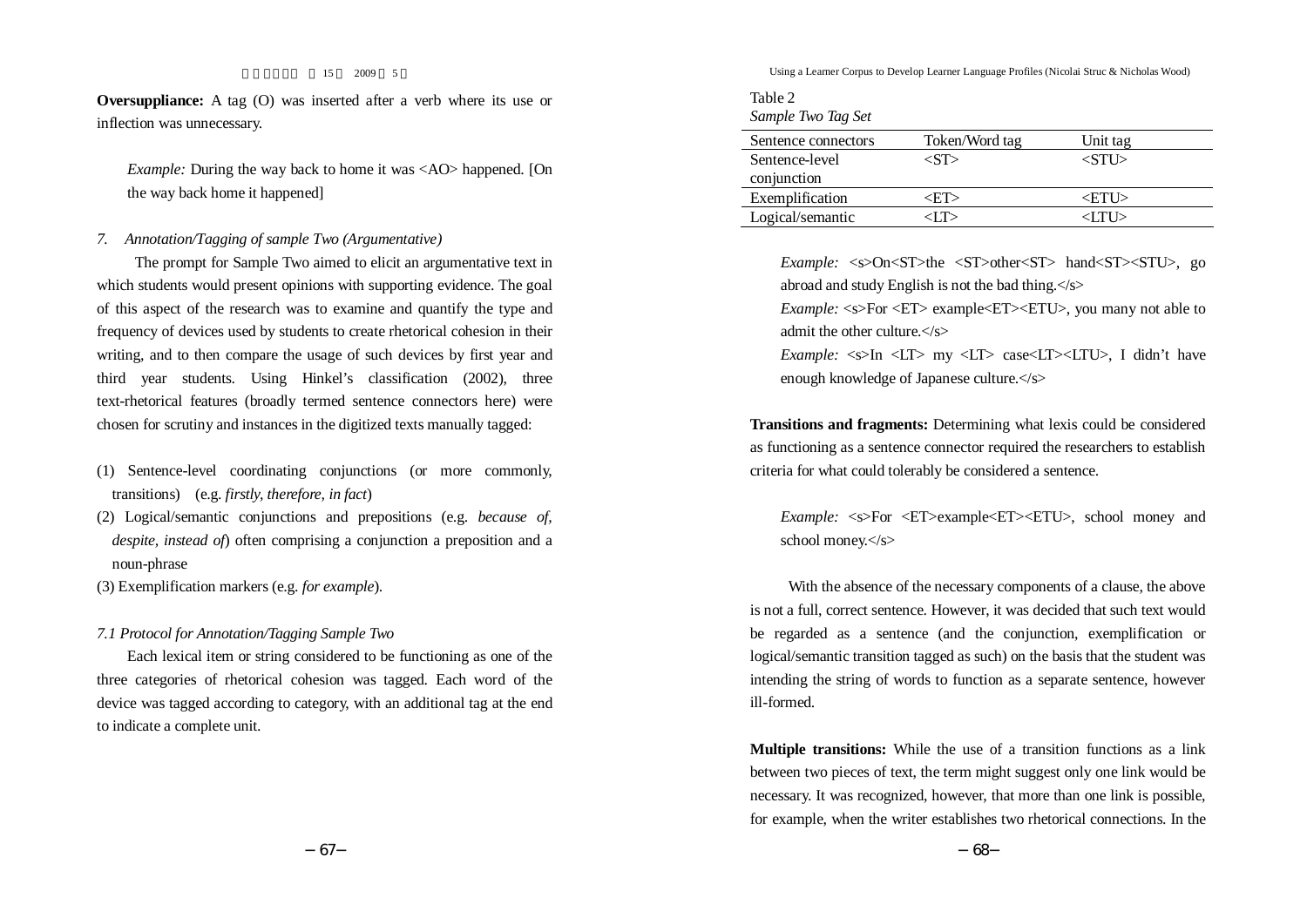instance below, the "So" is resultative, and the "first" enumerative. In this case, both units are tagged.

*Example:* <s>So<ST><STU>, first<ST><STU>we study Japanese.  $\langle$ s>

**Noun phrases:** Logical/semantic conjunctions consist of a conjunction and/or preposition plus a noun phrase that function adverbially.

*Example:* <s>Next <LT> day<LT><LTU>, she went to school.</s>

Determining whether to tag independent noun phrases that appeared to function as either logical/semantic or sentence-level conjunction was problematic. In Example 1 below, the noun phrase "Two point" clearly functions as the subject of the sentence, and so was not tagged. In Example 2, it could be argued that "Two point" is intended to have a sequencing function similar to that of "Second" or "Secondly". But since it could be equally argued that, by using a noun phrase, the writer is intending to establish an initial subject (e.g. A second point is (that) we make many new friends), it was decided that such phrases would not be tagged.

*Example 1:* <s>Two point is dangerous.</s></body> *Example* 2:  $\langle$ s>Two point, we make new many friends. $\langle$ s>

**Adverbs:** Adverbs and adverbial phrases that functioned as transitions, regardless of grammatical accuracy, were tagged. In the example below, "Exactly" has the same summative function as "To be exact" and was tagged accordingly.

*Example:* <s>I think merit is learn good pronunciation and English. </s><s>Exactly<ST><STU>,Japanese people pronunciation is not so  $good.<\!\!\!\!\!\!\langle$ s>

Using a Learner Corpus to Develop Learner Language Profiles (Nicolai Struc & Nicholas Wood)

# *8. Corpus Management and Statistical Analysis*

All transcribed, digital files were preserved in folders (organized by sample, class and year) as the basic corpus for research. The raw and annotated data were statistically analyzed using WordSmith Tools 4.0 (Scott, 2004), RANGE (Nation, 2002) and SPSS 17.

### **Results**

*Fluency*

Table 3

## *Token Counts in First and Third Year Students'Writing*

| Type of<br>Writing |       | Narrative | Difference<br>٠. | Proportional |        | Argumentative | <b>Difference</b> | Proportional<br>Increase |
|--------------------|-------|-----------|------------------|--------------|--------|---------------|-------------------|--------------------------|
| Student<br>Year    | l st  | 3rd       | in<br>Frequency  | Increase     | 1st    | 3rd           | in<br>Frequency   |                          |
| GSL 1st            | 7.992 | 12.001    | 4.009            | 50.17%       | 9.437  | 13.319        | 3,882             | 41.14%                   |
| GSL 2nd            | 873   | 1.246     | 373              | 42.75%       | 488    | 808           | 320               | 65.65%                   |
| AWL                | 28    | 80        | 52               | 190.08%      | 184    | 349           | 165               | 89.72%                   |
| Others             | 887   | 1.211     | 324              | 36.58%       | 364    | 474           | 110               | 30.07%                   |
| Total              | 9.779 | 14.538    | 4.759            | 48.67%       | 10.473 | 14.950        | 4.477             | 42.75%                   |

*Note* 1: Token counts of the first year students (190 essays for narrative and 188 essays for argumentative) were equalized according to the number of essays written by the third year students (131 essays for both narrative and argumentative).

*Note* 2: The total increase was 9,236 tokens (29,488-20,252=9,236) which is a 45.61 percent increase from the baseline of the first year.

Fluency of writing is operationally defined in this study as the number of tokens (words) that students could produce in the time allotted for the writing task. Twenty minutes were allotted for each task. Table 3 shows the total token counts for first and third year essays after equalization since the number of first year samples were greater than those from the third year (see note 1). Overall, third year students produced 45.61% more tokens in both writing tasks combined, which comprise 48.67% more tokens in the narrative essay and 42.75% more tokens in the argumentative essay. These gains are further broken down into gains in three lexical categories (the General Service Word list first and second thousand most frequent words and the Academic Word List) as measured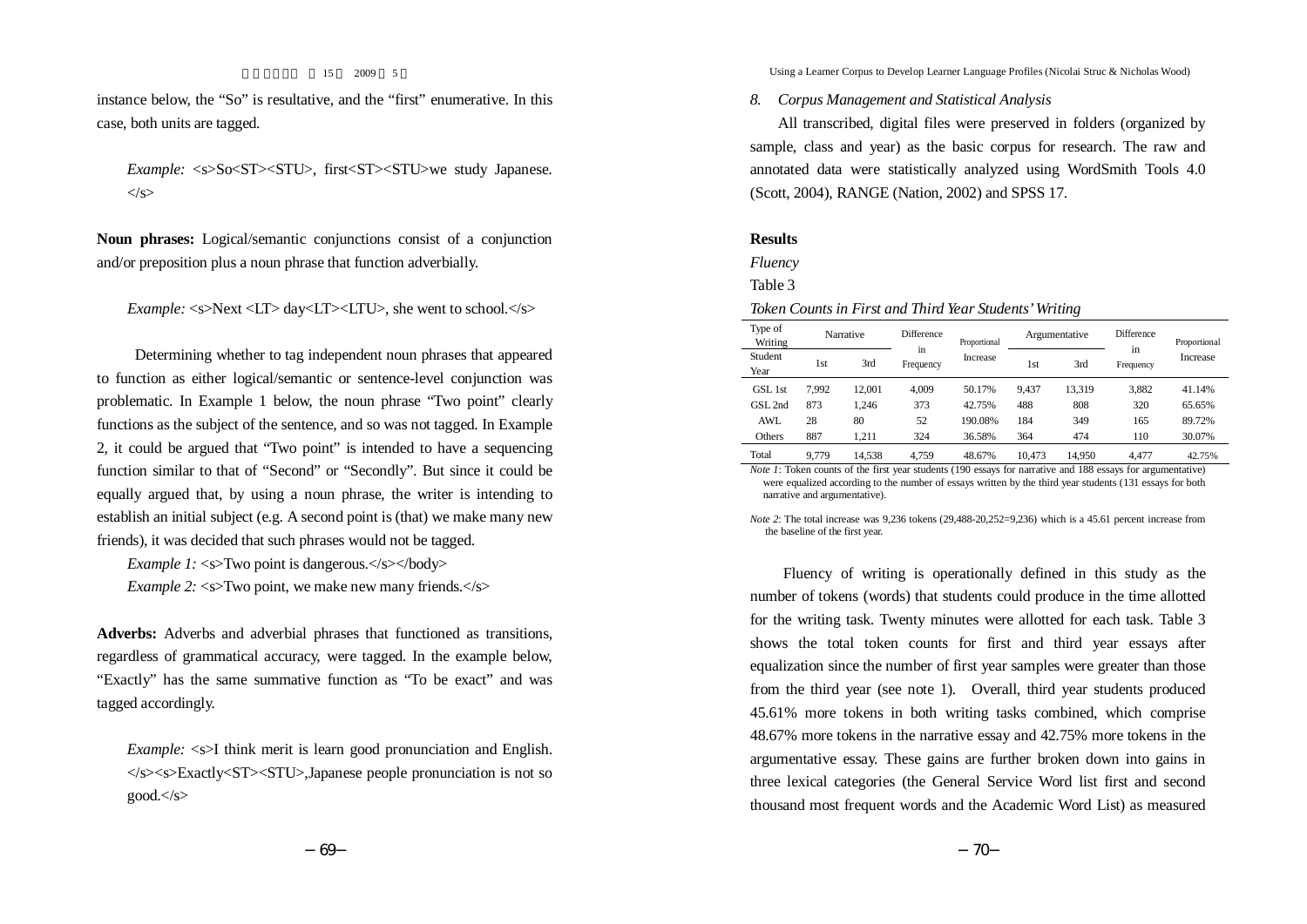by Nation's Range software. The gains are discussed in more detail in the following section on lexical profile.

# *Lexical profile*

The lexical profiles of first and third year writers are represented in Table 4 and 5 as type-token ratios (TTR) in the narrative writing task and the argumentative writing task. For the narrative writing task, the type token ratio of the first year writing was compared with those of their third year counterparts. The type-token ratios calculated by Nation's RANGE (2002) software are shown for tokens belonging to the General Service Word List 1, 2, the Academic Word List and other (words not belonging to any of the 3 groups) in table 4. A chi-square test of independence was performed to compare these ratios. For General Service Wordlist 1, first year students produced 11,591 tokens with 686 types compared with third year students writing, which contained 12,001 tokens and 774 types, yielding type token ratios of 0.059 and 0.064 for first and third year writers respectively. The chi-square test of independence showed no significance in the difference between the first and third year  $IX^2(1)=2.531$ ,  $p=.112$ , *n.s.]*. Similarly, chi-square tests of independence showed no significant difference between the type-token ratios of first and third year students writing in Academic Word List items  $[X^2(1)=0.109, p=.742, n.s.$ Significant differences did emerge in the comparison of type-token ratios in the General Service Wordlist level 2  $[X^2(1)=5.829, p<.05]$  and also for the combined type-token ratio of all the categories  $[X^2(1)=6.626, p<.01]$ suggesting an overall improvement in lexical variety from first to third year in the narrative writing task.

Using a Learner Corpus to Develop Learner Language Profiles (Nicolai Struc & Nicholas Wood)

#### Table 4

*Type-and-Token Ratio of First and Third Year Students and Differences in Their Ratios in Narrative Writing*

| Type of Writing | <b>First Year Students</b> |       |          |        | Third Year Students |          | Chi-square test of           |
|-----------------|----------------------------|-------|----------|--------|---------------------|----------|------------------------------|
| Student Year    | Token                      | Type  | TT-Ratio | Token  | Type                | TT-Ratio | Independence                 |
| GS 1st          | 11.591                     | 686   | 0.059    | 12.001 | 774                 | 0.064    | $X^2(1)=2.531, p=.112, n.s.$ |
| GS 2nd          | 1.266                      | 163   | 0.129    | 1.246  | 210                 | 0.169    | $X^2(1)=5.829, p<0.5$        |
| Academic        | 40                         | 16    | 0.400    | 80     | 36                  | 0.450    | $X^2(1)=0.109, p=.742, n.s.$ |
| <b>Others</b>   | 1.286                      | 290   | 0.226    | 1.211  | 299                 | 0.247    | $X^2(1)=0.979, p=.322, n.s.$ |
| Total           | 14.183                     | 1.155 | 0.081    | 14.538 | 1.319               | 0.091    | $X^2(1)=6.626, p<0.1$        |

*Note* 1: Actual token frequencies of the first year students were used for this table.

*Note* 2: The Chi-square test of independence was performed on token and type frequencies between students .of the first and the third year students.

For the argumentative writing task, the type-token ratio of the first year writing was compared with those of their third year counterparts. As for the narrative writing task, the type-token ratios calculated by Nation's Range software are shown for tokens belonging to the General Service Word List 1, 2, The Academic Word List and other (words not belonging to any of the 3 groups) in table 5. A chi-square test of independence was performed to compare these ratios. For General Service Wordlist 1, first year students produced 13,543 tokens with 674 types compared with third year students writing, which contained 13,319 tokens and 768 types, yielding type token ratios of 0.050 and 0.058 for first and third year writers respectively. The chi-square test of independence showed significance in the difference between the first and third year  $[X^2(1)=7.399, p<.01]$ . In contrast, chi-square tests of independence showed no significant difference between the type-token ratios of first and third year students writing in General Service Wordlist level 2  $[X^2(1)=0.719, p=.396, n.s..]$ . Significant differences did emerge in the comparison of type-token ratios in the Academic Word list items  $[X^2(1)=5.831, p<0.05]$  and also for the combined type-token ratio of all the categories  $[X^2(1)=16.797, p<.001]$  suggesting an overall improvement in lexical variety from first to third year in the argumentative writing task.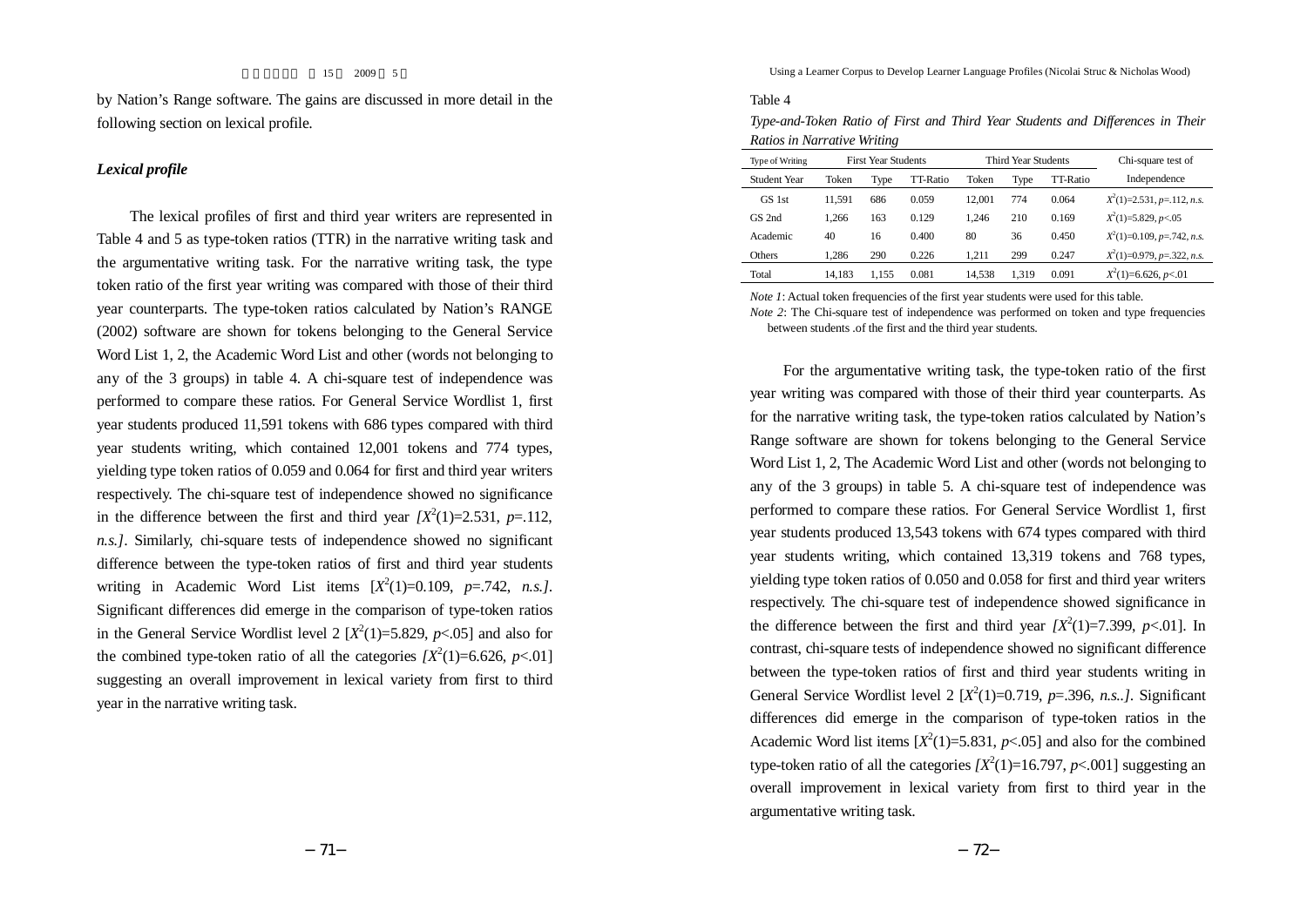# Table 5

*Type-and-Token Ratios of First and Third Year Students and Differences in Their Ratios in Argumentative Writings*

| Type of Writing | <b>First Year Students</b> |      |          |        | Third Year Students |          | Chi-square test of           |
|-----------------|----------------------------|------|----------|--------|---------------------|----------|------------------------------|
| Student Year    | Token                      | Type | TT-Ratio | Token  | Type                | TT-Ratio | Independence                 |
| GS 1st          | 13.543                     | 674  | 0.050    | 13.319 | 768                 | 0.058    | $X2(1)=7.399$ , p $< 01$     |
| GS 2nd          | 700                        | 129  | 0.184    | 808    | 166                 | 0.205    | $X2(1)=0.719$ , p=.396, n.s. |
| Academic        | 264                        | 36   | 0.136    | 349    | 80                  | 0.229    | $X2(1)=5.831, p<.05$         |
| <b>Others</b>   | 523                        | 120  | 0.229    | 474    | 134                 | 0.283    | $X2(1)=2.202$ , p=.138, n.s. |
| Total           | 15.030                     | 959  | 0.064    | 14,950 | 1.148               | 0.077    | $X2(1)=16.797$ , p $< 0.001$ |

Note 1: Actual token frequencies of the first year students were used for this table.

Note 2: The Chi-square test of independence was performed on token and type frequencies between students of the first and the third year students.

# *Grammatical Accuracy*

For the narrative writing task, an obligatory occasion analysis was used to determine the accuracy level at which students in the first and third year produced past tense verbs. The cases of correct use are presented in contrast to cases of incorrect use, which included errors of incorrectness, oversuppliance and omission. Using Pica's (1984) formula, accuracy can be expressed as a percentage. The actual number of correct/incorrect uses and accuracy level for the past tense categories of regular past, irregular past, copula past and auxiliary past for first and third year students are presented in table 6. A chi-square test of independence was used to compare the ratio of correct/incorrect uses of these tenses to determine whether they differed significantly between first and third year students' writing. For regular past, first year essays contained 326 cases of correct usage to 110 cases of incorrect usage yielding a ratio of 326:110 in comparison to third year students' writing which yielded a ratio of 418:93. The chi-square test of independence showed that these ratios differed significantly  $[X^2(1)=6.903, p<0.1]$  with a higher accuracy rate for third years (81.80%) compared to the first year (74.77%) . For use of the

irregular past, the ratios of correct/incorrect usage in first year and third year writing were compared (736:141 and 665:80 respectively) using the chi-square test of independence, and again showed a significant difference  $[X^2(1)=9.758, p<0.1]$  with an increase in accuracy between first and third year writing (83.92% and 89.26% respectively). For use of the copula past, the ratios of correct/incorrect usage in first year and third year writing were compared (297:151 and 308:105 respectively) using the chi-square test of independence, and also showed a significant difference  $[X^2(1)=7.055,$  $p<.01$ ] with an increase in accuracy between first and third year writing (66.29% and 74.58% respectively). Finally, for use of the auxiliary past, the ratios of correct/incorrect usage in first year and third year writing were compared (131:140 and 122:58 respectively) using the chi-square test of independence, and showed a significant difference  $[X^2(1)=16.594, p<.001]$ with an increase in accuracy between first and third year writing (48.34% and 67.78% respectively).

# Table 6

| ог согнестнисопест озаде           |                        |              |                        |        |                        |        |                         |        |  |
|------------------------------------|------------------------|--------------|------------------------|--------|------------------------|--------|-------------------------|--------|--|
| Past Tense Type                    | Regular Past           |              | <b>Irregular Past</b>  |        | Copula Past            |        | <b>Auxiliary Past</b>   |        |  |
| Student Year                       | 1st                    | 3rd          | 1st                    | 3rd    | 1st                    | 3rd    | 1st                     | 3rd    |  |
| Correct                            | 326                    | 418          | 736                    | 665    | 297                    | 308    | 131                     | 122    |  |
| <b>Incorrect</b>                   | 101                    | 89           | 111                    | 75     | 124                    | 88     | 50                      | 23     |  |
| Oversuppliance                     | 5                      | 4            | 25                     | 4      | $\overline{4}$         | 3      | 63                      | 17     |  |
| Omission                           | 4                      | $\mathbf{0}$ | 5                      |        | 23                     | 14     | 27                      | 18     |  |
| Total                              | 436                    | 511          | 877                    | 745    | 448                    | 413    | 271                     | 180    |  |
| % Correct                          | 74.77%                 | 81.80%       | 83.92%                 | 89.26% | 66.29%                 | 74.58% | 48.34%                  | 67.78% |  |
| Chi-square test of<br>Indenendence | $X^2(1)=6.903, p<0.01$ |              | $X^2(1)=9.758, p<0.01$ |        | $X^2(1)=7.055, p<0.01$ |        | $X^2(1)=16.594, p<.001$ |        |  |

*Past Tense Use by First and Third Year Students and Differences in Ratios of Correct/Incorrect Usage*

*Note*: The Chi-square test of independence was performed on the ratio of correct and incorrect frequencies between students of the first and third year.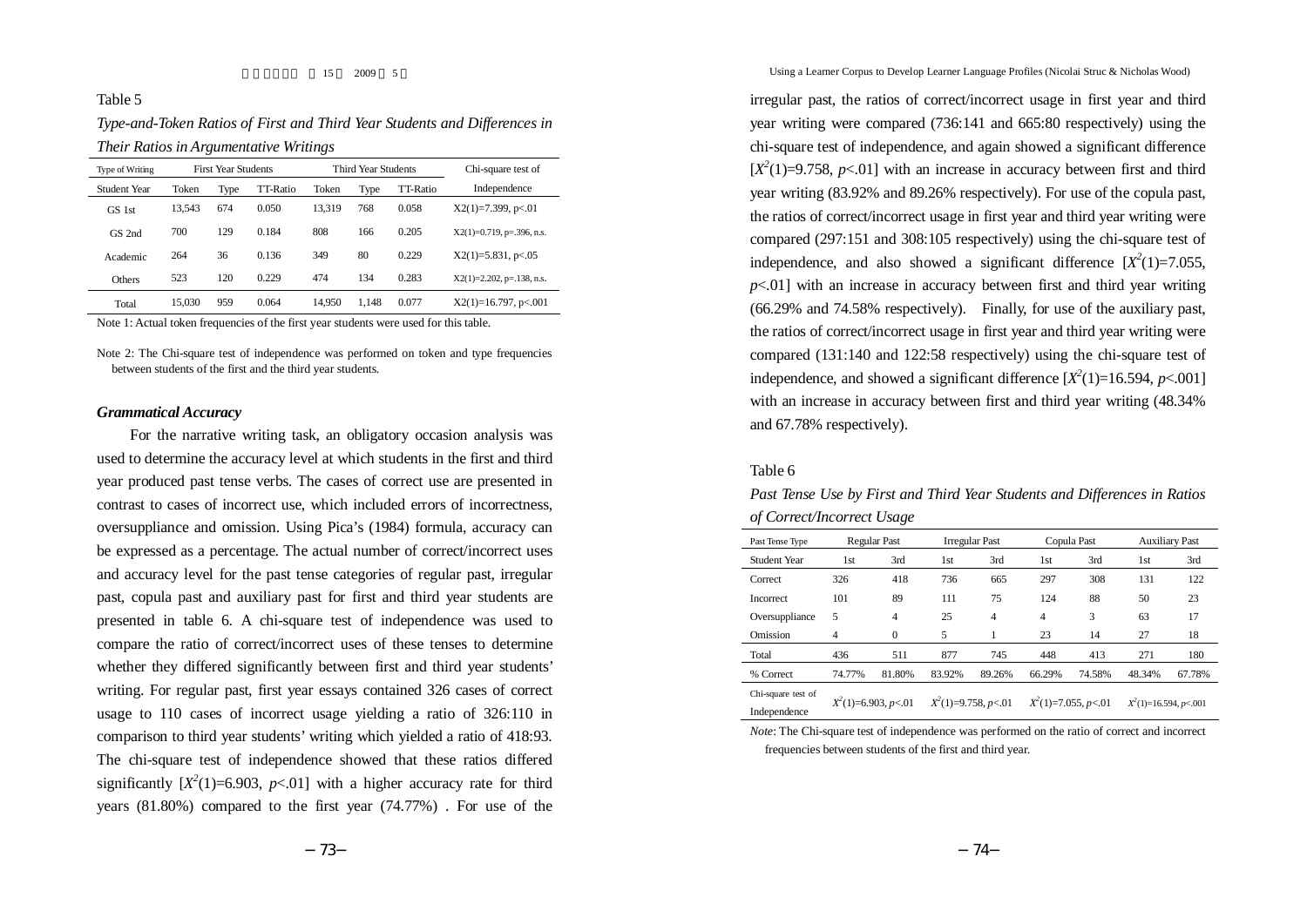## *Rhetorical/cohesive devices*

In the total token counts of argumentative essay texts, the actual frequencies of tokens contributing to sentence connector units of three types (sentence-level conjunction, exemplification and logical/semantic) are shown in Table 7. The proportion of tokens contributing to each of these types of conjunction units is expressed as a percentage of total tokens. The Chi-square test of independence was performed on the ratio of frequencies of tokens contributing to each conjunction type to the remaining token count (non-appearance) between 1st year and 3rd year student essays. In the case of the sentence-level conjunctions, the ratio of 513 token frequency of appearance to 14,927 token frequency of non-appearance (calculation of 15,440 – 513) in first year students' samples compared to the ratio of 550 token frequency of the same connector type to  $14,422$  token frequency  $(14,972 - 550)$  were examined to determine whether there was a significant difference after two years of writing instruction. The result showed no significance  $[\chi^2(1)=2.776$ , *p*=.096, *n.s.*], indicating no change in the number of tokens contributing to sentence-level conjunctions. The same analysis of the Chi-square test of independence was performed for exemplification (116 to 15,324 for  $1<sup>st</sup>$ year, and 109 to 14,863 for  $3<sup>rd</sup>$  year). Again, the result showed no significance  $[\chi^2(1)=0.056, p=.813, n.s.]$ , indicating no change in the number of tokens contributing to exemplification conjunctions. The same Chi-square test of independence was performed for logical/semantic conjunctions (25 to 15,415 for 1<sup>st</sup> year, and 78 to 14,894 for 3<sup>rd</sup> year). The result showed significance  $[\chi^2(1)=29.033, p<0.01]$ , indicating that the third years students (78 tokens or 0.52%) used logical/semantic conjunctions more frequently than the first year students (25 tokens or 0.16%).

Using a Learner Corpus to Develop Learner Language Profiles (Nicolai Struc & Nicholas Wood)

### Table 7

*Sentence-level Connectors Used by 1st and 3rd Year Students and Differences in Proportions of Lexical Counts*

| Sentence<br>Connector Type         | Sentence-level<br>conjunction    |        |            | Exemplification                  | Logical/Semantic<br>Conjunction |        |  |
|------------------------------------|----------------------------------|--------|------------|----------------------------------|---------------------------------|--------|--|
| Student Year                       | $1st^t$                          | 3rd    | 1st<br>3rd |                                  | 1st                             | 3rd    |  |
| <b>Token Frequency</b>             | 513                              | 550    | 116        | 109                              | 25                              | 78     |  |
| <b>Total tokens</b>                | 15.440                           | 14.972 | 15.440     | 14.972                           | 15.440                          | 14,972 |  |
| Proportion (%)                     | 3.32%                            | 3.67%  | 0.75%      | 0.73%                            | 0.16%                           | 0.52%  |  |
| Chi-square test of<br>Independence | $\chi^2(1)=2.776$ , p=.096, n.s. |        |            | $\chi^2(1)=0.056$ , p=.813, n.s. | $\chi^2(1)=29.033, p<.001$      |        |  |

*Note* 1: Total token frequencies were 15.440 times for 1st year and 14.972 times for 3rd year.

*Note* 2: Proportions in the table were calculated by dividing the token frequency of each conjunction type by the total token frequency.

*Note* 3: The Chi-square test of independence was performed by a token frequency of each conjunction type and non-appearance in the total token frequency between 1st year and 3rd year samples.

The total numbers of first and third year argumentative writing samples in which sentence connector units (sentence-level conjunction, exemplification and logical/semantic) appeared at least once or did not appear at all are shown in Table 8. The proportion of the essays in which these conjunctions appeared is expressed as a percentage. A Chi-square test of independence was performed comparing the ratio of appearance to non-appearance between the first and third year to determine whether the difference was significant. Of the 188 first year essays and 131 third year essays, the proportion appears to have increased in each case. Inter-sentence-level conjunctions appeared at least once in 152 of the 188 first year student essays yielding an appearance/non-appearance ratio of 152:36 (a proportion of 80.85%).

The third year student writing samples showed an appearance/non-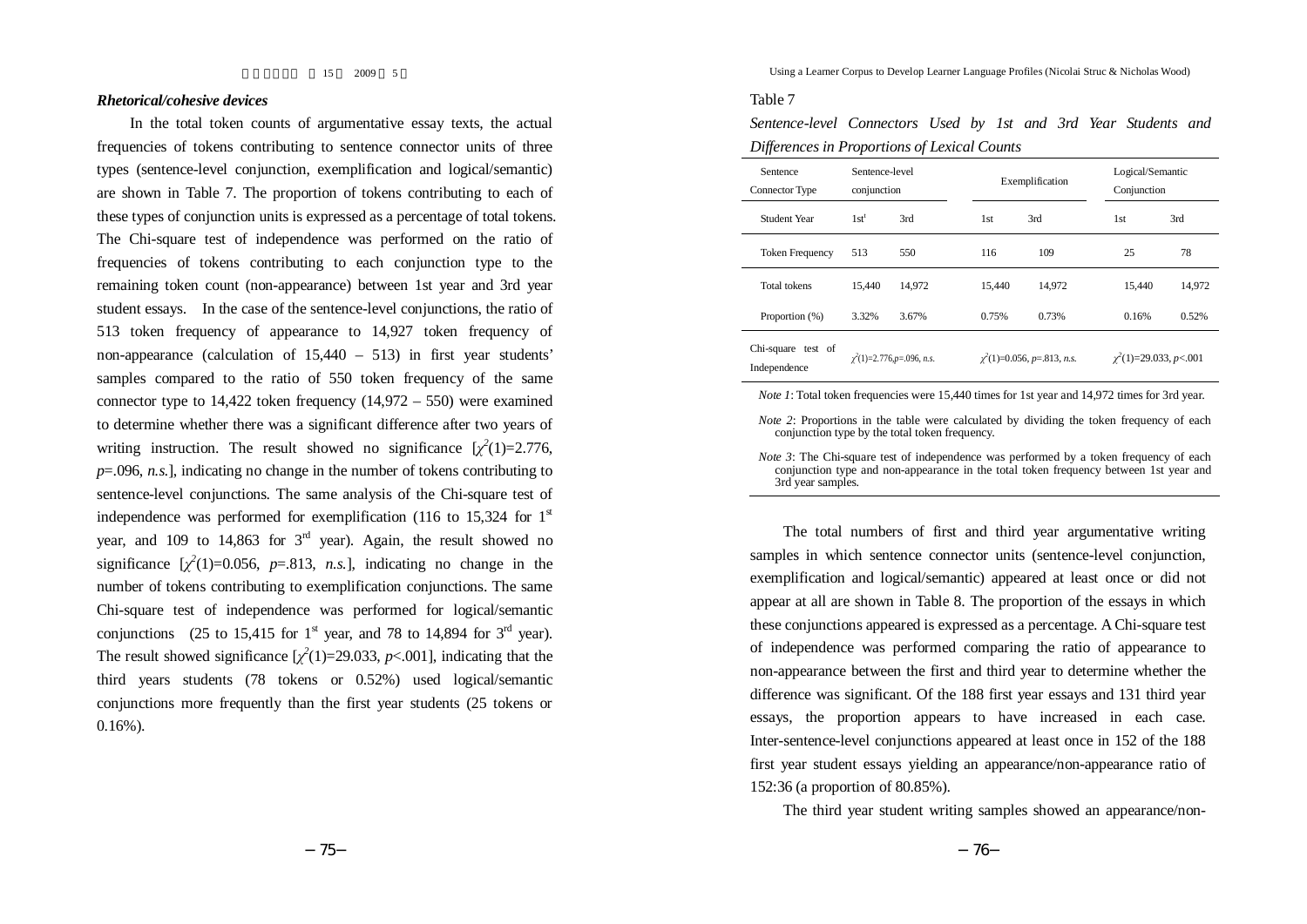appearance ratio of 124:7 (a proportion of 94.66%). The chi-square analysis of these ratios showed a the difference was significant  $[\chi^2(1)=12.617, p<.001]$ . The same analysis was conducted for ratios of appearance/non-appearance of exemplification conjunctions (First year 52:136 and third year 46:85). Although there was an increase in appearance, the difference was not significant  $[\chi^2(1)=2.016, p=.156, n.s.$ ]. For logical/semantic conjunctions, the same analysis was conducted for ratios of appearance/non-appearance between first and third year writing samples (first years 8:180 and third year 21:110). The chi square test of independence showed a significant difference  $[\chi^2(1)=12.953, p<.001]$ suggest

ing that after two years of writing instruction, students employ both inter-sentence level and logical/semantic conjunction types more frequently in argumentative essay writing.

# Table 8

*Sentence Connector Units Used by 1st and 3rd Year Students and Differences in Text Coverage*

| Conjunction Unit<br>Type           | Sentence-level<br>conjunction |        | Exemplification |                                 |       | Logical/Semantic           |  |  |
|------------------------------------|-------------------------------|--------|-----------------|---------------------------------|-------|----------------------------|--|--|
| Student Year                       | 3rd<br>1st                    |        | 1st             | 3rd                             | 1st   | 3rd                        |  |  |
| Appearance                         | 152                           | 124    | 52              | 46                              | 8     | 21                         |  |  |
| Non-appearance                     | 36                            |        | 136             | 85                              | 180   | 110                        |  |  |
| Proportion (%)                     | 80.85%                        | 94.66% | 27.66%          | 35.11%                          | 4.26% | 16.03%                     |  |  |
| Chi-square test of<br>Independence | $\chi^2(1)=12.617, p<.001$    |        |                 | $\chi^2(1)=2.016, p=.156, n.s.$ |       | $\chi^2(1)=12.953, p<.001$ |  |  |

*Note* 1: Total numbers of argumentative writing samples were 188 for 1st year and 131 for 3rd year.

Note 2: Proportions in the table were calculated by dividing the number of texts used each conjunction type by the total text frequency.

Note 3: The Chi-square test of independence was performed on the number of texts in which each connector type appears and does not appear in the total texts between samples of 1st year and 3rd year.

### **Discussion**

The present study has attempted, perhaps too ambitiously, to derive a

Using a Learner Corpus to Develop Learner Language Profiles (Nicolai Struc & Nicholas Wood)

profile of writers before and after 2 years of a three-year writing program in a number of areas including fluency, lexical richness, grammatical accuracy and textual-cohesion. The preceding results will be discussed with attention to the limitations and weaknesses of the present study.

With respect to writing fluency, a rudimentary count of tokens was the basis of comparison and showed that third year students were able to produce more (upwards of 40%) in both types of writing tasks. Fluency in writing is arguably less important than accuracy, but for those whose writing may be assessed by standardized tests with a writing component, such as IELTS or TOEFL, being able to organize one's thoughts and to articulate and develop them in clear written form within time limits is important. These tests may not be seen as authentic writing tasks but are the means by which English skills are judged often for selection for employment and promotion in professions requiring English language skills in Japan. The increase in number of words produced is probably not the result of in-class timed writing tasks, but general familiarity with, and confidence in the writing process and having skills available to produce text.

Making comments on lexical richness and variation is a more problematic issue. In the present study, type-token ratios were employed to measure change in lexical richness. In and of itself, type-token ratios as a measure of lexical richness has garnered criticism for being unreliable as a measure of lexical richness in comparison with standardized tests (e.g., Vermeer, 2000; Daller et al, 2003) and unsatisfactory for yielding accurate and informative measures in comparison with other measures such as the Guiraud index, Advanced TTR and the Guiraud Advanced, the last two of which examine lower frequency and academic vocabulary, and are therefore more suitable for assessing advanced learners. In particular, text length has a considerable effect on the measure of lexical richness in the TTR. This draws into question the gains observed at the GSL 1 and AWL categories of vocabulary since the third year writers produced over 45% more tokens than their first year counterparts. As Daller et al (2003) and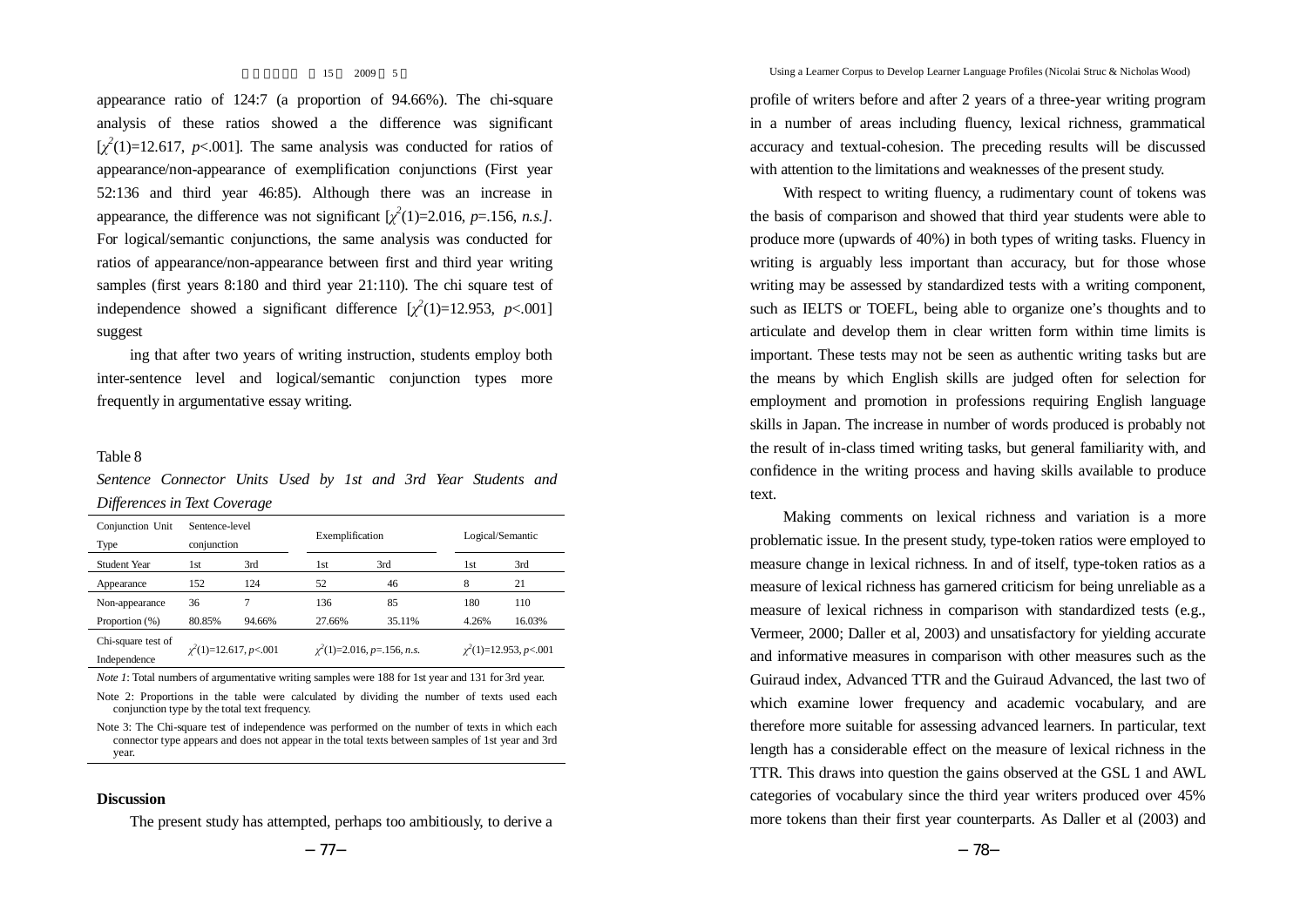Daller and Phelan (2007) point out, longer texts yield lower TTRs; therefore, given the third year students produced more tokens, the observed gains may be considered a conservative estimate. In any event, further measures with more sophisticated tools may either support the observed gains or diminish them so that they may not be significant at all. Classes in the English writing program do not have an explicit vocabulary component and whatever gains there are could be attributed to incidental learning or learning within other parts of the English program as a whole. The preliminary findings using the TTR in different lexical frequency groups in the present study do seem encouraging, but warrant more rigorous investigation.

Gains in grammatical accuracy are observed in all four past tense categories under investigation (regular past, irregular past, copula past and auxiliary past) and appeared to differ significantly. While this does demonstrate improvement in grammatical accuracy, it should be emphasized that the analysis was limited to past tense and during annotation, the researchers observed other grammatical categories in which improvements may be less marked or altogether absent. Of specific interest in future investigations, may be the use of passive constructions. In using the obligatory occasion analysis, it should be noted that in none of the categories did the group of first or third year writers (as a whole) exceed 90%, the higher threshold criteria for determining acquisition of these grammatical morphemes adopted in previous studies employing the technique. A survey of writing teachers instructional objectives revealed that a focus on grammatical accuracy was certainly not shared by all and so gains should not be attributed exclusively to the writing program itself but more realistically to the overall program and the exposure to English it entails. Future investigations of this corpus should examine more diverse grammatical categories and also include an examination of grammatical/lexical related issues.

While the analysis of token frequency ratios only appeared to show significant differences between first and third year students for logical Using a Learner Corpus to Develop Learner Language Profiles (Nicolai Struc & Nicholas Wood)

semantic conjunctions, the comparison of distribution of appearance of intra-sentence level (transitions) and logical semantic conjunctions showed greater gains between first and third year. This contrast may be explained by the overreliance on more basic connectors (and, so, but) by first years which has been often observed in NNS academic writing, whereas third years perhaps use more sophisticated conjunctions but more sparingly. This hypothesis requires revisiting the data in order for it to be substantiated. Also, since it has been shown in Hinkel's (2002) research, Japanese and other L2 English writers typically overuse sentence-level conjunctions, logical/semantic conjunctions and exemplification than do NSs, so seeing no increase in the frequency is perhaps not troubling. What is apparent is that third years do demonstrate more application of conjunctions in their essays while a large proportion of first years failed to employ these conjunctions at all in their writing.

Having established the corpus and concluded the tentative investigation and attempts to derive profiles of first and third year students' writing, a number of short-comings have emerged which lay the foundation for, and establish direction for more thorough research. The corpus itself is valuable as a body of data collected under uniform conditions from which confident comparisons between groups may be drawn. The methodology for dealing with lexis, in particular, is not satisfactory, and the data should be revisited with more sophisticated tools. In the process of dealing with the raw data, more problematic areas of grammar and lexis have been observed and may drive future studies. Finally, at the time of writing, the corpus is being further developed with the inclusion of longitudinal data from the first year student group of the present study as they enter their second year of instruction. The issues and directions for research raised by the present study have provided invaluable insights and experience from which to move forward.